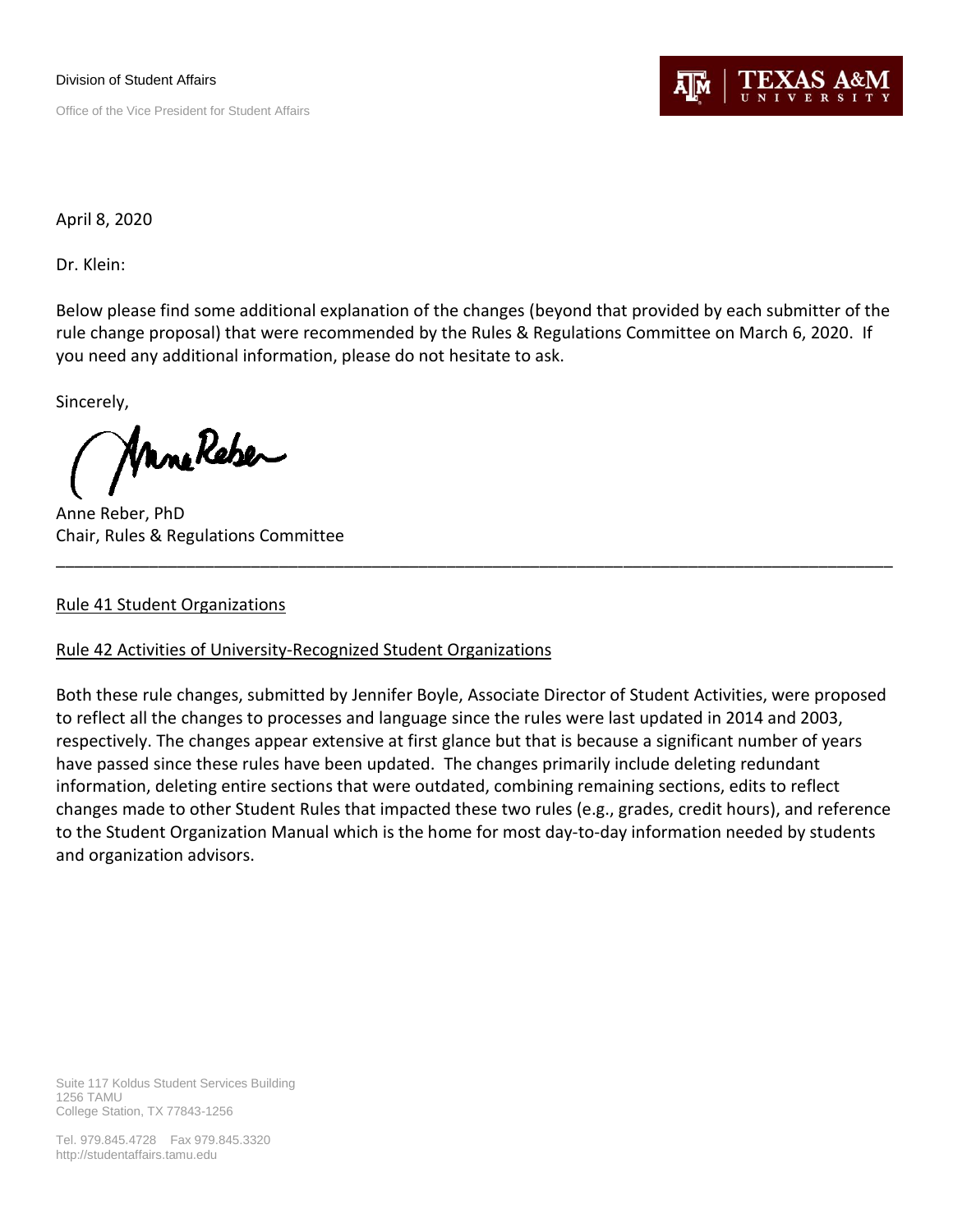**OFFICE OF THE VICE PRESIDENT FOR STUDENT AFFAIRS**

**Dr. Anne Reber** *Dean of Student Life*



#### **MEMORANDUM**

| DATE:    | April 6, 2020                                            |
|----------|----------------------------------------------------------|
| TO:      | Dr. Andrew Klein<br><b>Speaker, Faculty Senate</b>       |
| FROM:    | Dr. Anne Reber<br>Chair, Rules and Regulations Committee |
| SUBJECT: | Proposed Revisions to the Texas A&M Student Rules        |

Attached please find proposed revisions to the Texas A&M University Student Rules as approved by the Rules and Regulations Committee. These changes are for the following section:

Change to Rule **41. Student Organizations** 

Approved by the Student Rules and Regulations Committee on March 6, 2020.

Approved by Faculty Senate on May 11, 2020.

Approved by President on May 27, 2020.

117 John J. Koldus Student Services Building 1256 TAMU College Station, TX 77843-1256

Tel. 979.845.4728 Fax. 979.845.3320 studentaffairs.tamu.edu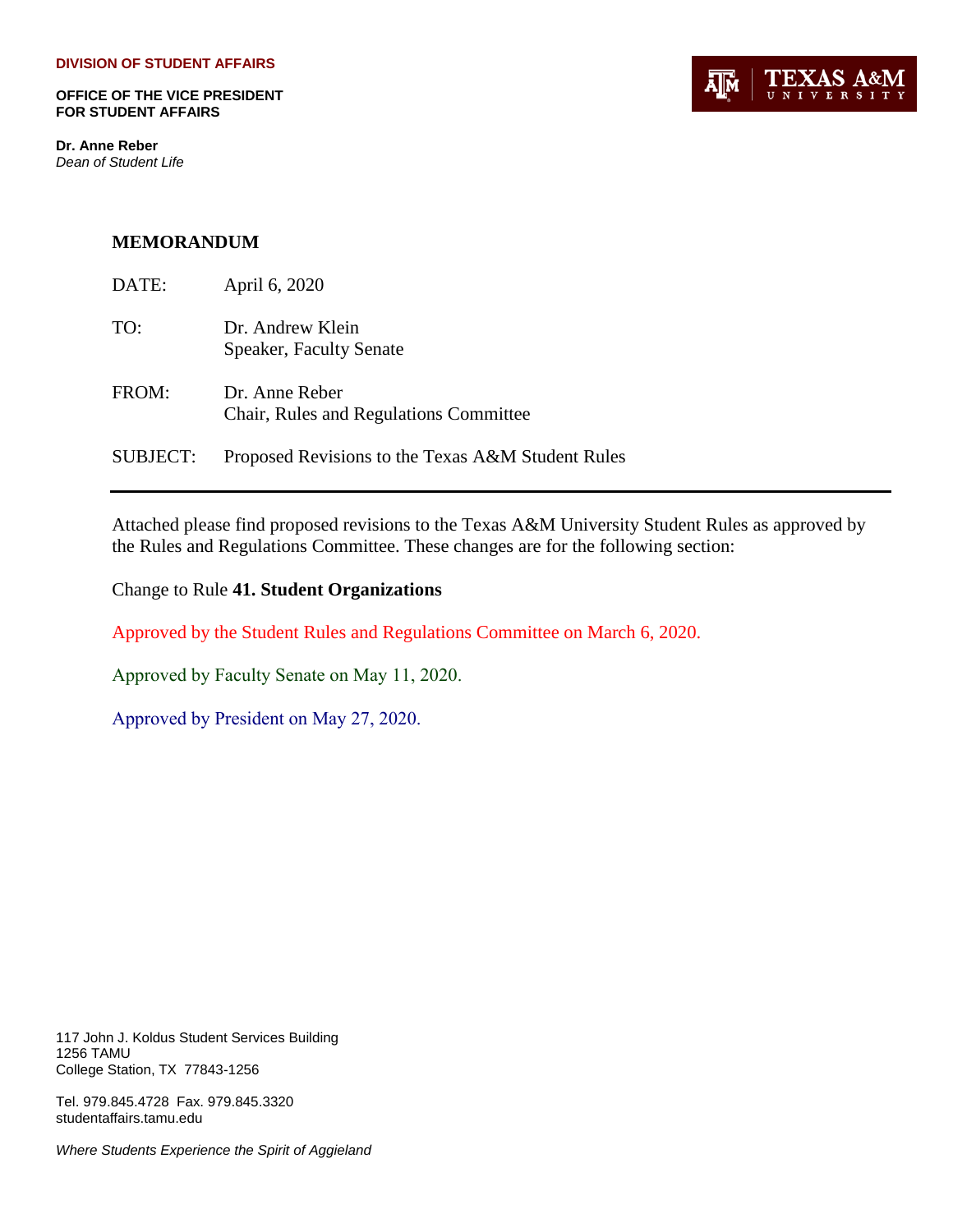

## **PROPOSAL**

Extensive rewrite of Rule 41 to update language.

## **JUSTIFICATION**

Updated language to be more modern and relevant.

## **PROPOSED BY**

| 979-862-3912<br>Phone:<br>E-Mail Address:<br><b>Student Activities</b><br>Department:<br><b>1236 TAMU</b><br>Department Mail Stop: | Name: | Jennifer Boyle    |
|------------------------------------------------------------------------------------------------------------------------------------|-------|-------------------|
|                                                                                                                                    |       |                   |
|                                                                                                                                    |       | jenboyle@tamu.edu |
|                                                                                                                                    |       |                   |
|                                                                                                                                    |       |                   |
|                                                                                                                                    | Date: | August 21, 2019   |

117 John J. Koldus Student Services Building 1256 TAMU College Station, TX 77843-1256

Tel. 979.845.4728 Fax. 979.845.3320 studentaffairs.tamu.edu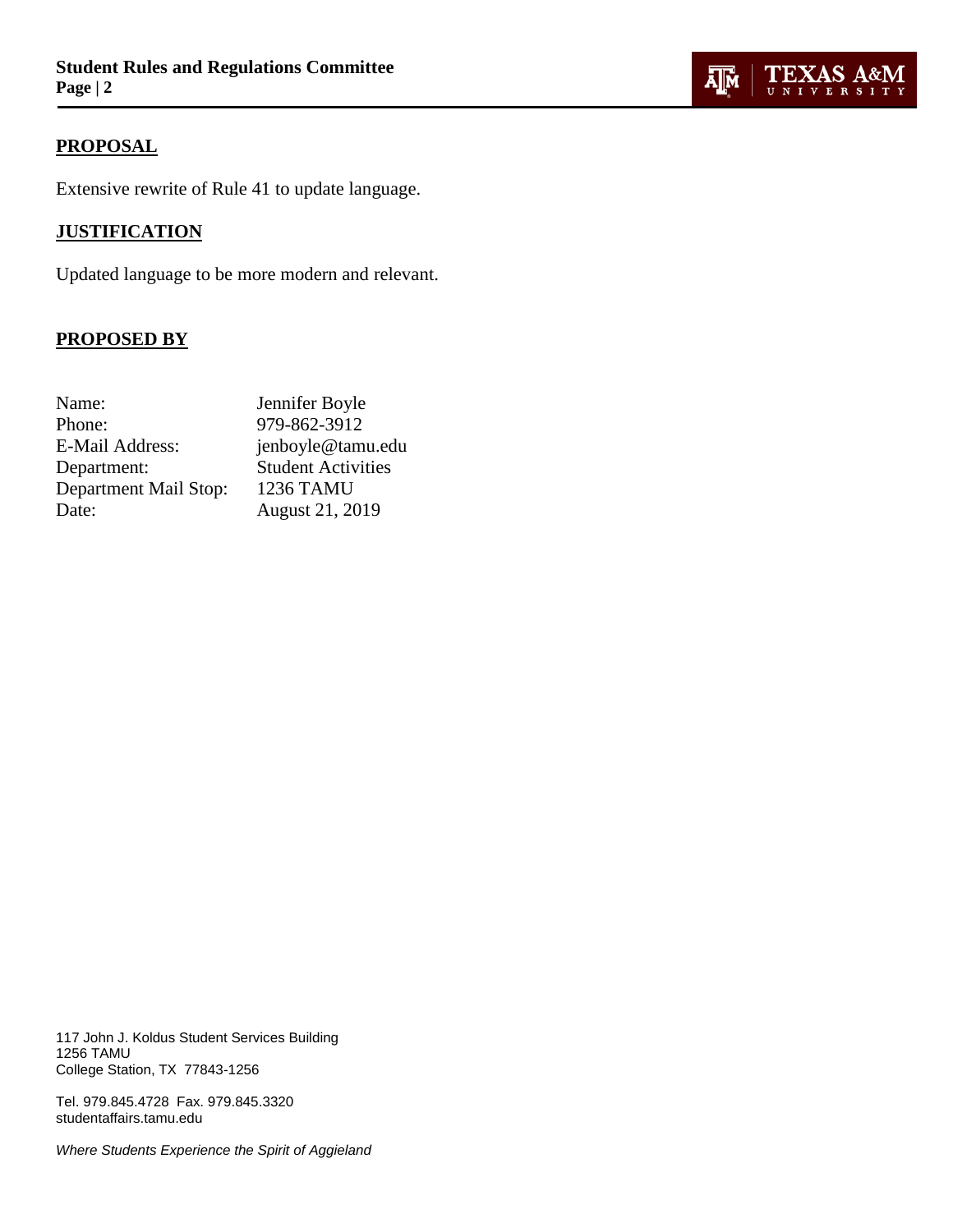

*Present Rule 41 with deletions struck, rewrite below is in bold red font.*

## 41. Student Organizations

(Revised: 2014 **2020**)

41.1. Student organizations may be officially recognized when formed for purposes that are consistent with the philosophy and goals that have been developed for the creation and existence of Texas A&M University. Approval for recognition is granted by the Vice President for Student Affairs through the Director of Student Activities. In order to be recognized and to retain official recognition, student organizations must meet certain requirements. Student organizations complying with the following conditions shall enjoy the privileges associated with the status of being officially recognized by the University including use of University name, University facilities for meetings, University logo and trademarks, and University property for concessions. To be recognized and/or maintain their recognized status, student organizations must:

41.1.1. Have an approved faculty or staff advisor, employed at a level consistent with the categorization of the organization (as defined in the "Acknowledgement of Student Organization Advisor Expectations"), who should disseminate information contained in the Student Rules to the recognized student organization.

41.1.2. File an annual request for official recognition with the Department of Student Activities. An organization's annual recognition cycle should begin in the month that the organization elects or selects leadership, as defined by the organization's constitution. Each organization should provide: signatures of the University advisor and the student officers authorized to withdraw money; the names and contact information of all advisors and officers of the group; and a current constitution and by-laws that comply with the provisions outlined in the Student Organization Manual. Any changes to the organization's constitution and by-laws shall be submitted to the Department of Student Activities in a timely manner.

41.1.3. Deposit and withdraw all funds of the organization in the Student Organization Finance Center and/or with the University Fiscal Department. All funds must be deposited no later than the next business day after collection. The organization's advisor must approve and sign each expenditure before payment.

41.1.4. Avoid duplication of purposes, goals and activities with other organizations.

41.1.5. Be open in its membership unless otherwise permitted under applicable federal law.

The aforementioned criteria are minimum requirements set for the recognition of student organizations. Organizations may choose to set higher standards for membership including higher officer grade point requirements, higher membership grade point requirements, etc.

41.2. Students selected, elected or appointed as officers (an officer is an individual in a leadership position as defined in the organization's constitution) in officially recognized student organizations shall:

41.2.1. Have a minimum cumulative and semester grade point average (GPA) as stated below and meet that minimum cumulative and semester GPA in the semester immediately prior to the election/appointment, the semester of election/appointment and semesters during the term of office.

117 John J. Koldus Student Services Building 1256 TAMU College Station, TX 77843-1256

Tel. 979.845.4728 Fax. 979.845.3320 studentaffairs.tamu.edu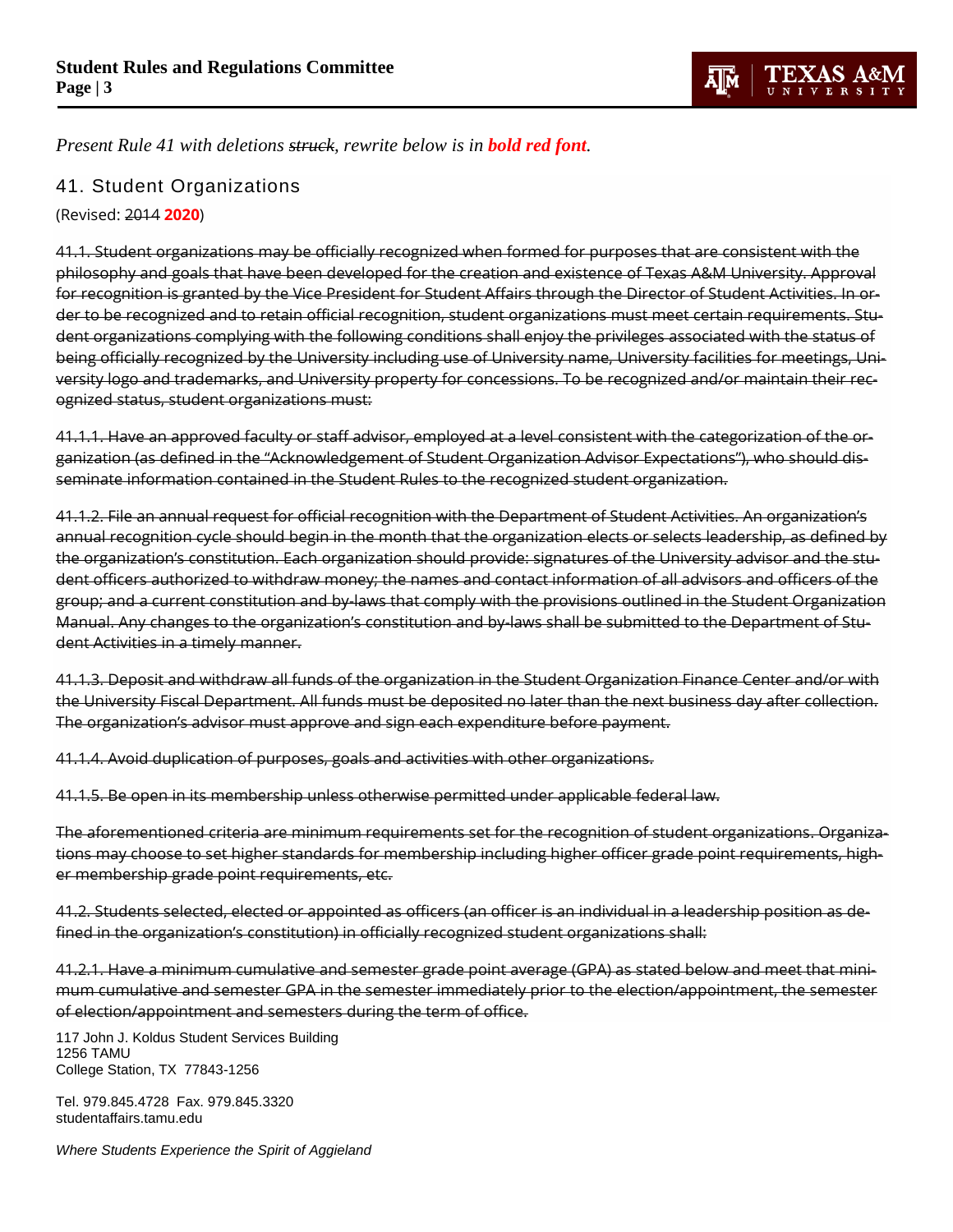41.2.1.1. For undergraduate students, the minimum cumulative and semester GPA is 2.00. In order for this provision to be met, at least six hours (half-time credits) must have been taken for the semester under consideration. In one limited circumstance, summer semester hours may be applied to this provision. In order for summer coursework to qualify toward a grade point average prior to election/appointment, at least six credit hours must have been taken during the course of either the full or two summer session(s).

41.2.1.2. For graduate level students the minimum cumulative and semester GPA is a 3.00 and for first professional students the minimum cumulative and semester GPA is 2.50. In order for this provision to be met, at least four hours (half-time credits) must have been taken for the semester under consideration. In one limited circumstance, summer semester hours may be applied to this provision. In order for summer coursework to qualify toward a grade point average prior to election/appointment, at least four credit hours must have been taken during the course of either the full or two summer session(s) unless fewer credits are required as they complete the final stages of their degree.

41.2.2. Be in good standing (see 27.1.2) with the University and enrolled:

41.2.2.1. at least half time (six or more credit hours), if an undergraduate student (unless fewer credits are required to graduate in the spring and fall semesters) during the term of office. Students enrolled in the Blinn TEAM program are also eligible to hold an office, as long as the student is meeting all applicable Blinn TEAM requirements and is in good standing with the program.

41.2.2.2. at least half time (four or more credits), if a graduate level student (unless fewer credits are required in the final stages of their degree as defined by the Continuous Registration Requirement) during their term of office.

41.2.3. Be ineligible to hold an office should the student fail to maintain the requirements as prescribed in 41.2.1 and 41.2.2.

41.3. Student religious organizations desiring to operate on campus are subject to all rules pertaining to other student organizations.

41.4. Student organizations and their advisors are responsible for compliance with University student rules and state and federal laws.

41.5. More information and guidelines concerning recognized student organizations are available in the Student Organization Manual.

41.6. Actions of recognized student organizations are subject to review. Failure to abide by the University Student Rules may result in organizational disciplinary hearings by the Director of Student Activities or his/ her designee. Sanctions may range from documented verbal reprimand through revocation of recognition privileges. Sanction procedures are outlined in the Student Organization Manual.

41.7. The Offices of the Dean of Student Life in cooperation with the Department of Student Activities establishes the process for hearing cases brought against fraternities and sororities who are members of the Interfraternity Council, Collegiate Panhellenic Council, National Pan-Hellenic Council and Multicultural Greek Council.

117 John J. Koldus Student Services Building 1256 TAMU College Station, TX 77843-1256

Tel. 979.845.4728 Fax. 979.845.3320 studentaffairs.tamu.edu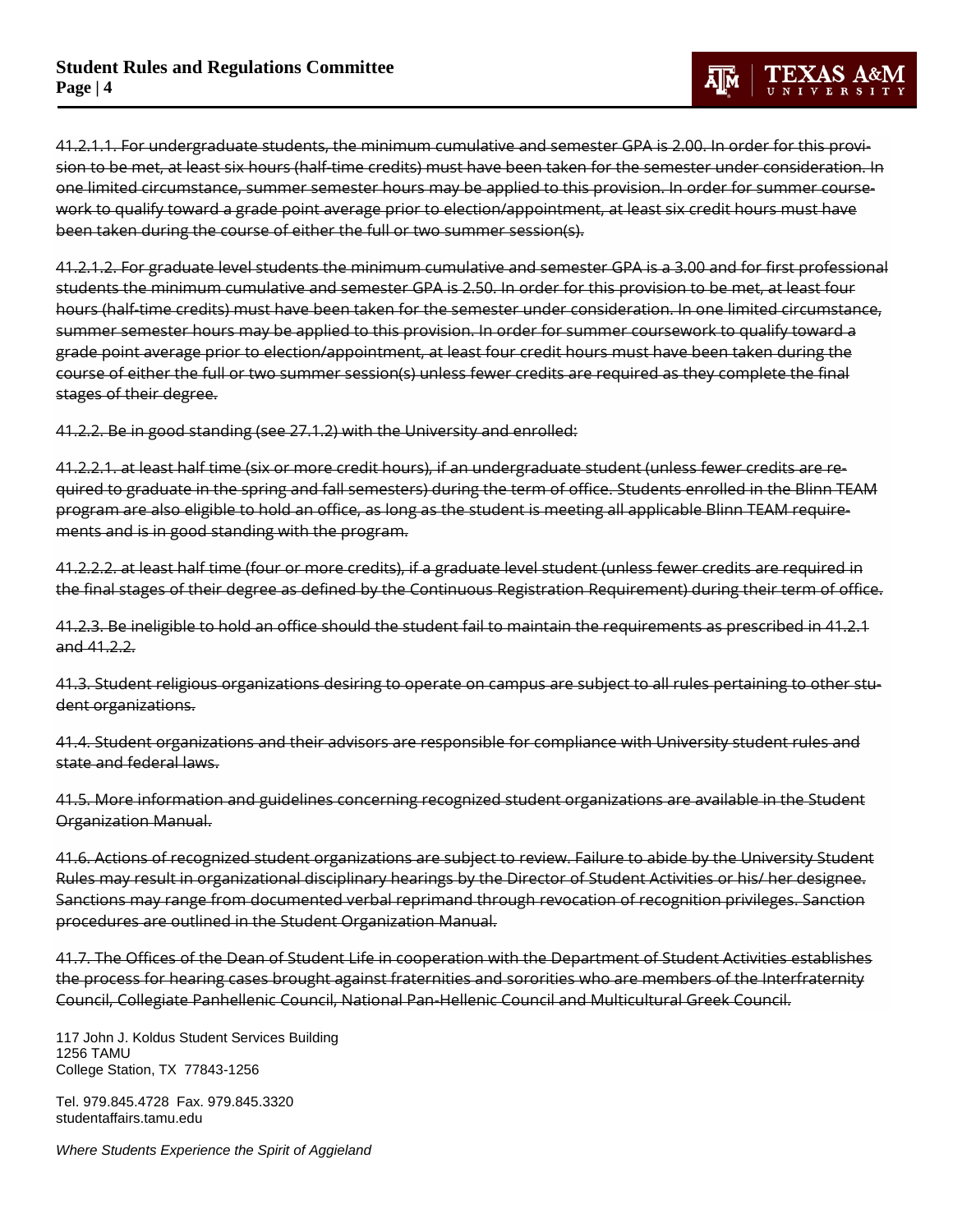41.8. Minors who are not students at Texas A&M University are ineligible for membership and may not participate in regular activities of the Texas A&M University recognized student organizations. Exception: Minors who are dependents of Texas A&M University students, faculty or staff members will be allowed to participate in club activities if their parents: (a) are members of the student organization; (b) are in attendance while minor dependents are participating; and (c) are willing to accept responsibility for accidents and injuries to minors while participating.

## **41. Student Organizations**

#### **(Revised: 2020)**

**Student organization leaders must meet minimum requirements, as outlined herein, in order to maintain the recognition of their student organizations. Should they fail to meet these requirements, a student leader will be ineligible to hold an office in a student organization. Students wishing to contest their ineligibility may submit an appeal through the Department of Student Activities as outlined in the [Student Or](https://studentactivities.tamu.edu/resources/organization-manual/)[ganization](https://studentactivities.tamu.edu/resources/organization-manual/) Manual. Organizations choosing to set higher standards for their membership or leadership are responsible for holding members accountable to these higher standards.**

**41.1. Texas A&M University acknowledges that self-governing student organizations contribute significantly to the educational, social, and personal development of students, as well as to the vibrant culture of the institution. The University further recognizes that students may freely establish and participate in these organizations within the context of local, state, and federal law, as well as University policies and Student Rules. In order to receive and retain official recognition, student organizations must be granted approval by the Vice President for Student Affairs through the Director of Student Activities or their designee, and they must annually meet certain requirements. Privileges associated with the status of being officially recognized by the University include the use of University name, logos, and trademarks as defined by the [University Brand Guide,](https://brandguide.tamu.edu/visual-style/logos/student-organizations.html) University facilities for meetings, and University property for solicitation as defined in [Student Rule 39.](https://student-rules.tamu.edu/rule39/) To be recognized and/or maintain their recognized status, student organizations must:**

**41.1.1. Have an approved faculty or staff advisor, employed at a level consistent with the categorization of the organization and committed to upholding the expectations of an advisor as defined in the "Acknowledgement of Student Organization Advisor Expectations" and the [Student Organization Manual.](https://studentactivities.tamu.edu/resources/organization-manual/)**

**41.1.2. Annually renew their recognition with the Department of Student Activities. An organization's annual recognition cycle should begin in the month that the organization elects or selects leadership, as defined by the organization's constitution. Each organization must provide: signatures of the University advisor and the student officers authorized to withdraw money; the names and contact information of all advisors and officers of the group; an up-to-date profile of the student organization; and a current constitution and by-laws that comply with the provisions outlined in the [Student Organization Manual.](https://studentactivities.tamu.edu/resources/organization-manual/) Student leader and advisor trainings must also be completed during the renewal period. Texas A&M may identi-**

117 John J. Koldus Student Services Building 1256 TAMU College Station, TX 77843-1256

Tel. 979.845.4728 Fax. 979.845.3320 studentaffairs.tamu.edu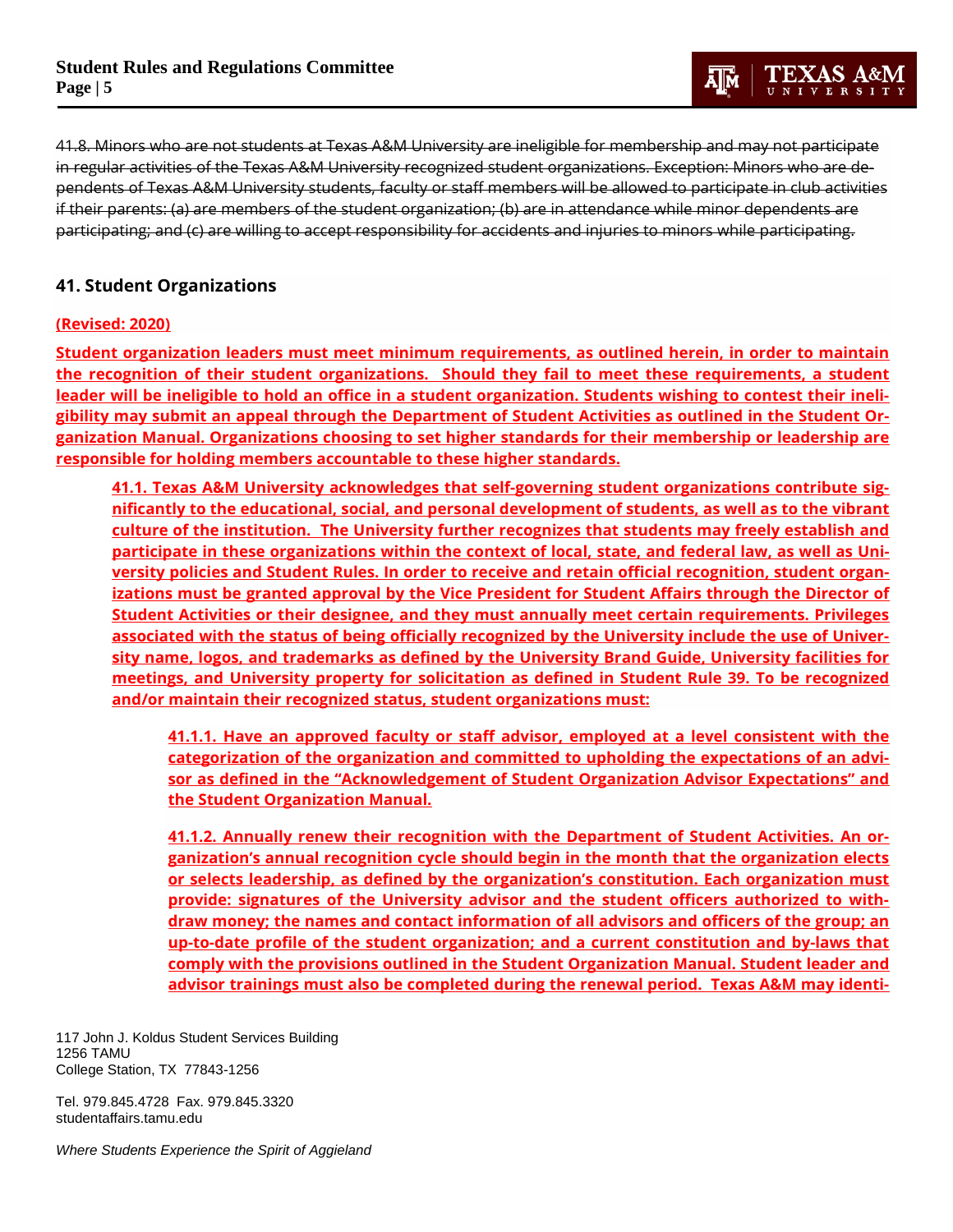**fy required enhanced expectations for organizations with a specialized/higher degree of risk or affiliation with the university.**

**41.1.3. Deposit and withdraw all funds of the organization in the Student Organization Finance Center and/or with a University fiscal account unless an on-campus banking exemption has been submitted and approved by the Department of Student Activities.**

**41.1.4. A student organization must maintain a name and mission that distinguishes it from other existing organizations. Organizations may not be formed for the purposes of participation in illegal activities or activities that violate the rights of others.** 

**41.2. Students selected, elected or appointed as officers (an officer is an individual in a leadership position as defined in the organization's constitution) in officially recognized student organizations shall:**

**41.2.1. Have a minimum cumulative and semester grade point average (GPA) as stated below and meet that minimum cumulative and semester GPA in the semester immediately prior to the election/selection/appointment, the semester of election/selection/appointment, and semesters during the term of office.**

**41.2.1.1. For undergraduate students, the minimum cumulative and semester GPA is 2.00 and for first professional students the minimum cumulative and semester GPA is 2.50. In order for this provision to be met, at least six hours (half-time credits) must have been taken for the semester under consideration unless fewer credits are required as they complete the final stages of their degree. In one limited circumstance, summer semester hours may qualify toward a grade point average prior to election/selection/appointment if at least six credit hours have been taken during the course of either the full or two summer session(s).**

**41.2.1.2. For graduate level students the minimum cumulative and semester GPA is a 3.00. In order for this provision to be met, at least five hours (half-time credits) must have been taken for the semester under consideration unless fewer credits are required as they complete the final stages of their degree. In one limited circumstance, summer semester hours may qualify toward a grade point average prior to election/selection/appointment, if at least five credit hours have been taken during the course of either the full or two summer session(s).**

**41.2.2. Be in good standing (see 27.1.2) with the University and enrolled:**

**41.2.2.1. at least half time (six or more credit hours), if an undergraduate or first professional students (unless fewer credits are required to graduate in the spring and fall semesters) during the term of office. A students enrolled in the Blinn TEAM and or Engineering Academy at Blinn College-Bryan programs are is eligible to hold an office, as long as the student is meeting all applicable eligibility requirements outlined herein.**

117 John J. Koldus Student Services Building 1256 TAMU College Station, TX 77843-1256

Tel. 979.845.4728 Fax. 979.845.3320 studentaffairs.tamu.edu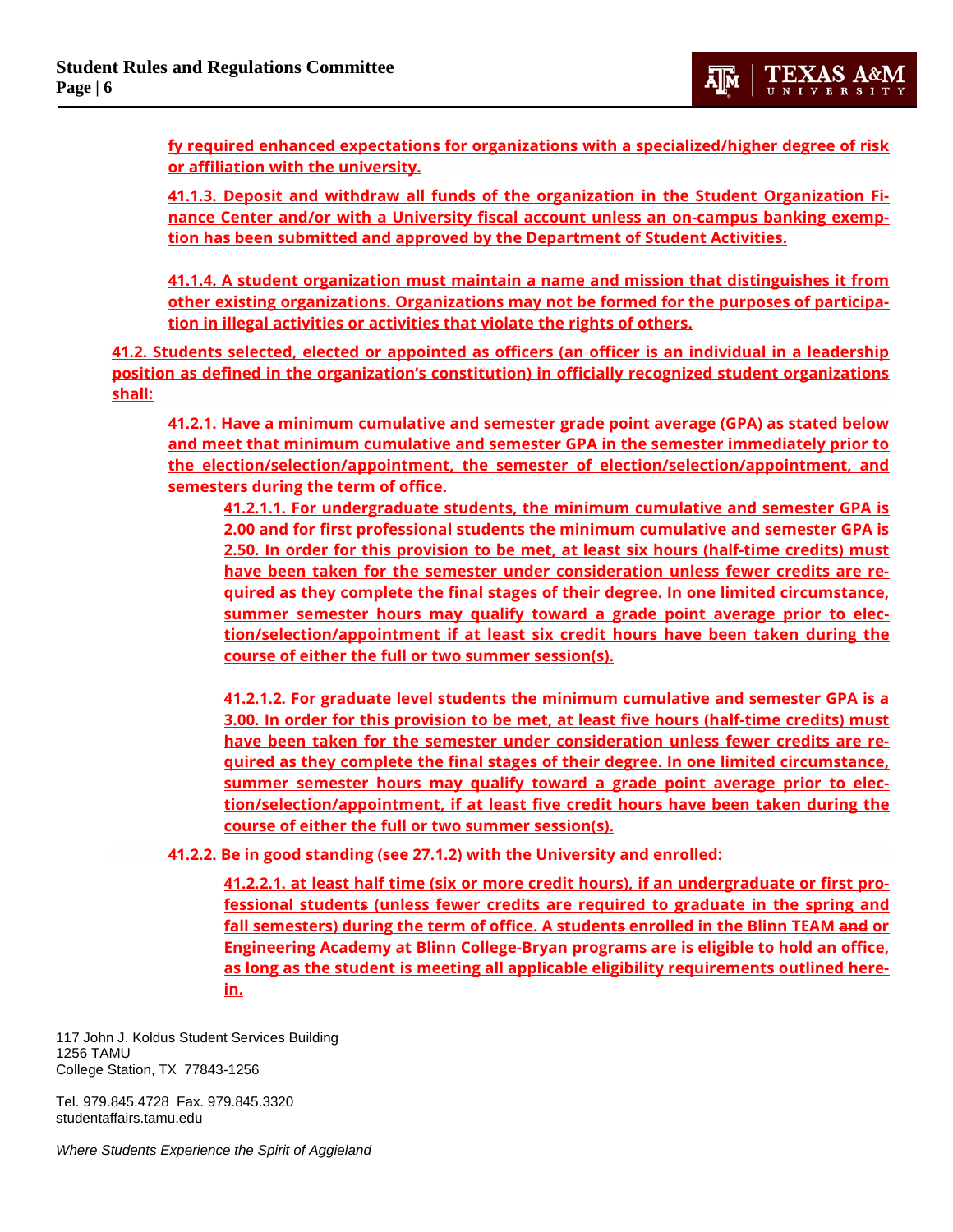**41.2.2.2. at least half time (five or more credits), if a graduate level student (unless fewer credits are required in the final stages of their degree as defined by the Continuous Registration Requirement) during their term of office.**

**41.3. Student organizations and their advisors are responsible for compliance with University student rules and local, state, and federal laws, as well as expectations and additional guidelines outlined in the [Student Organization Manual.](https://studentactivities.tamu.edu/resources/organization-manual/)**

**41.4. More information and guidelines concerning recognized student organizations are available in the [Student Organization Manual.](https://studentactivities.tamu.edu/resources/organization-manual/)**

**41.5. Actions of recognized student organizations are subject to review. Failure to abide by the University Student Rules may result in organizational disciplinary hearings by the Director of Student Activities or their designee. Sanctions may range from a warning through revocation of recognition privileges. Disciplinary procedures are outlined in th[e Student Organization Manual.](https://studentactivities.tamu.edu/resources/organization-manual/)**

**41.6. Minors who are not students at Texas A&M University are ineligible for membership and may not participate in regular activities of the Texas A&M University recognized student organizations.**

117 John J. Koldus Student Services Building 1256 TAMU College Station, TX 77843-1256

Tel. 979.845.4728 Fax. 979.845.3320 studentaffairs.tamu.edu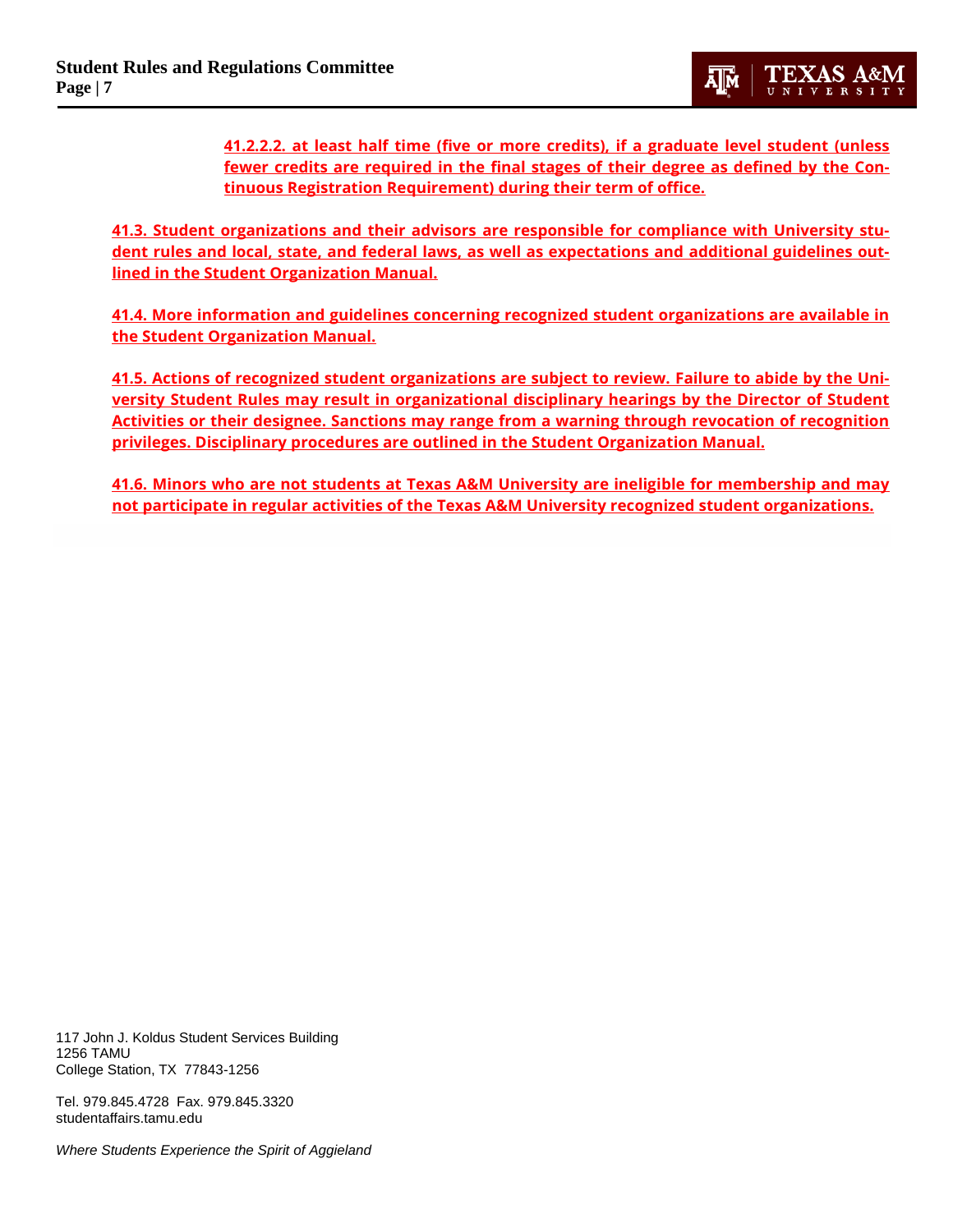**OFFICE OF THE VICE PRESIDENT FOR STUDENT AFFAIRS**

**Dr. Anne Reber** *Dean of Student Life*



#### **MEMORANDUM**

| DATE:    | April 6, 2020                                            |
|----------|----------------------------------------------------------|
| TO:      | Dr. Andrew Klein<br>Speaker, Faculty Senate              |
| FROM:    | Dr. Anne Reber<br>Chair, Rules and Regulations Committee |
| SUBJECT: | Proposed Revisions to the Texas A&M Student Rules        |

Attached please find proposed revisions to the Texas A&M University Student Rules as approved by the Rules and Regulations Committee. These changes are for the following section:

Change to Rule **42. Activities of University-Recognized Student Organizations**

Approved by the Student Rules and Regulations Committee on March 6, 2020.

117 John J. Koldus Student Services Building 1256 TAMU College Station, TX 77843-1256

Tel. 979.845.4728 Fax. 979.845.3320 studentaffairs.tamu.edu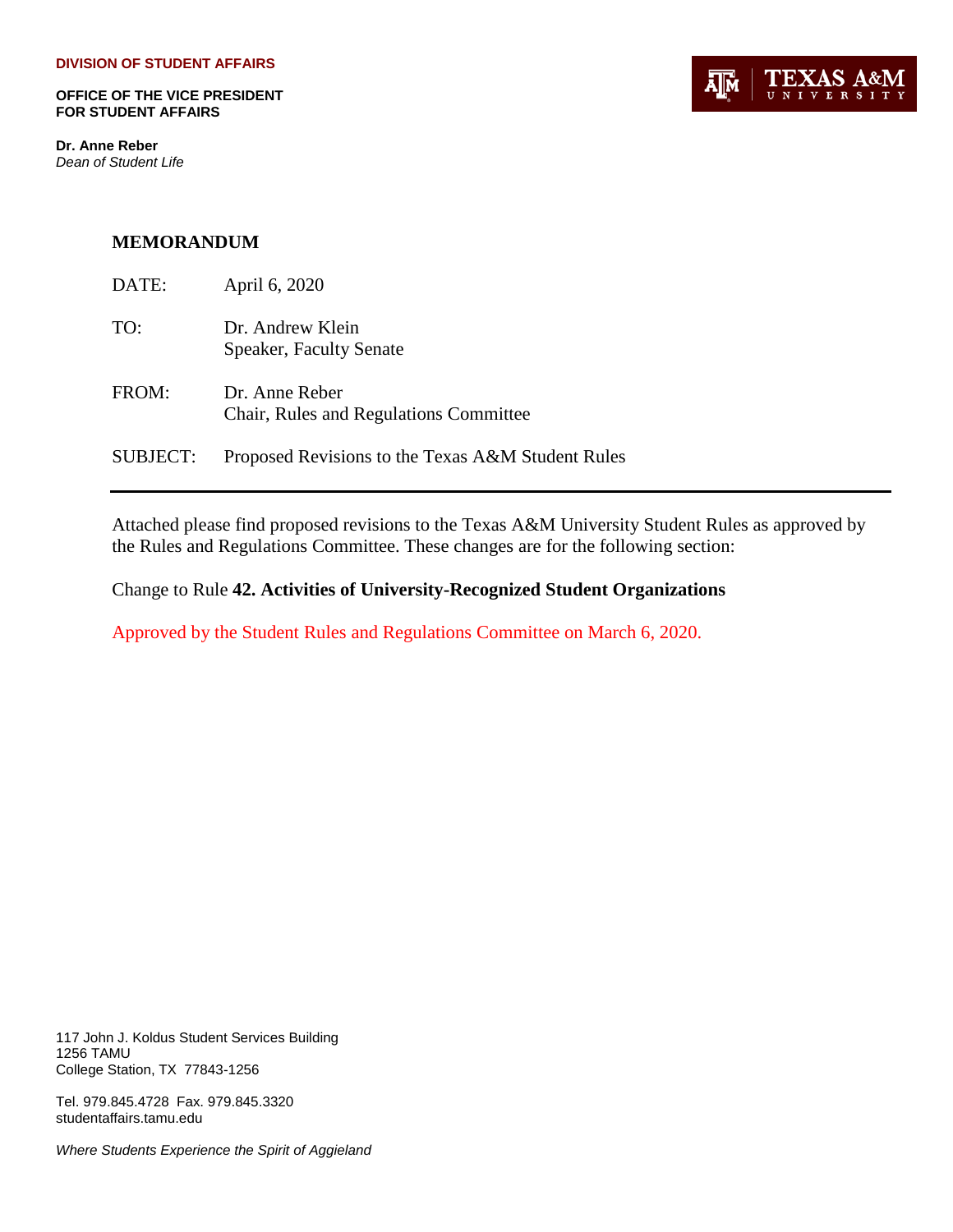## **PROPOSAL**

Please see attached rule proposal form.

## **JUSTIFICATION**

Please see attached rule proposal form.

## **PROPOSED BY**

| Name:                 | Jennifer Boyle            |
|-----------------------|---------------------------|
| Phone:                | 979-862-3912              |
| E-Mail Address:       | jenboyle@tamu.edu         |
| Department:           | <b>Student Activities</b> |
| Department Mail Stop: | <b>1236 TAMU</b>          |
| Date:                 | August 21, 2019           |

117 John J. Koldus Student Services Building 1256 TAMU College Station, TX 77843-1256

Tel. 979.845.4728 Fax. 979.845.3320 studentaffairs.tamu.edu

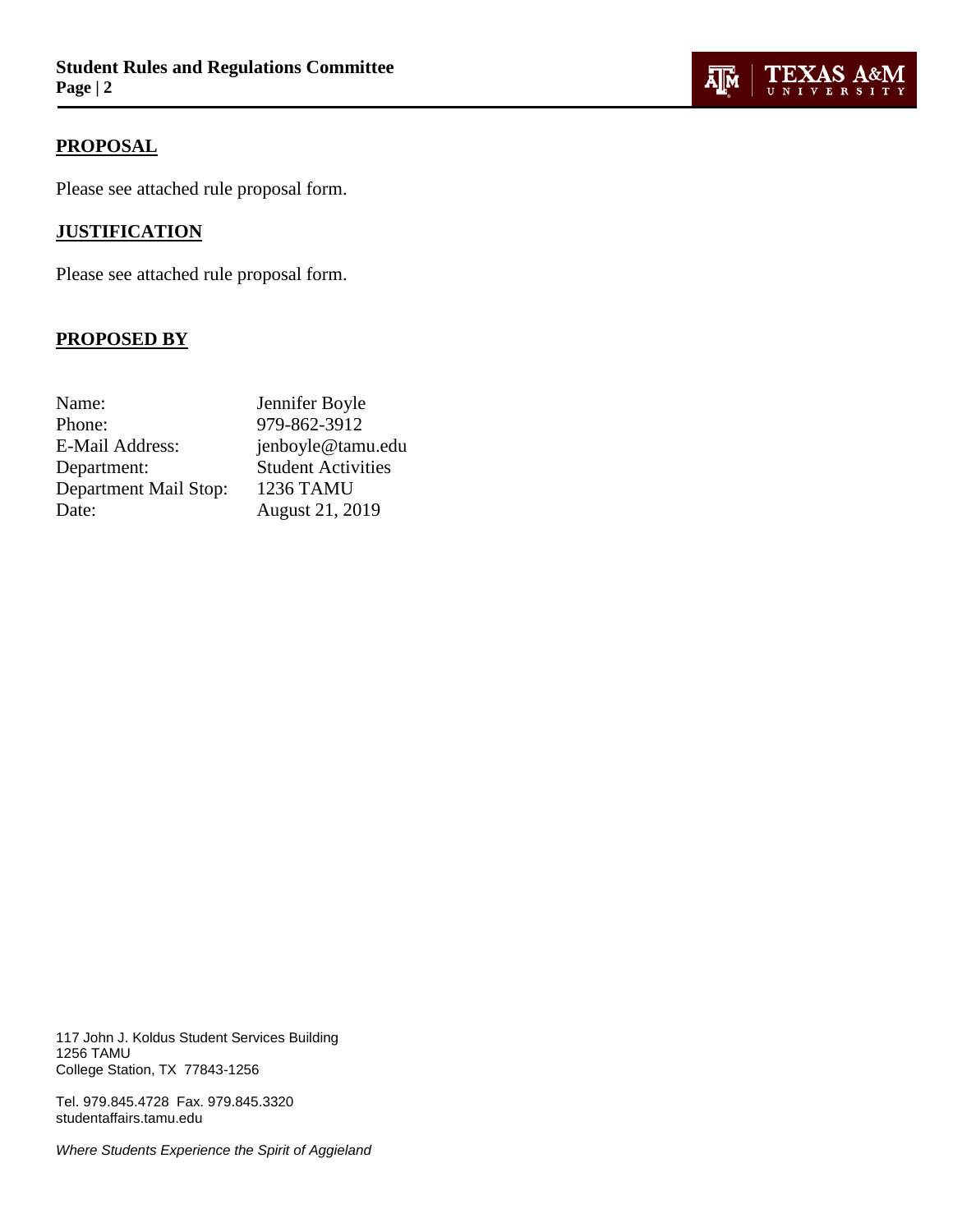

*Present Rule 42 with additions in bold red font and deletions struck*

(Revised: 2020)

## **42. Activities of University-Recognized Student Organizations**

The university is a forum for ideas and their exchange. Such exchange can only occur on a scholarly plane if good order is maintained and standards of decorum and good behavior are recognized by all. The university recognizes that some activities will have audiences of a single class, seminar or organization, and that others will be addressing themselves to a wider spectrum of the university community. Programming committees of the Memorial Student Center are specifically designated to present programs to an all-university audience. It is the responsibility of the university to provide the climate and conditions for teaching, research, extension and other services. **As an institution of higher learning, Texas A&M University strives to create an environment conducive to the free exchange of ideas among its students, faculty, and staff. Recognized student organizations are valuable participants in this exchange, whether they have audiences of a single class or a wider spectrum of the university community. It is the responsibility of the university to provide the climate and conditions needed to fulfill its mission.** The following rules are designed to serve these objectives:

42.1 Any university-recognized organization may sponsor speakers or programs for its own group. The organization may sponsor programs or speakers for an all-university audience if approved to do so by the Director of Student Activities. An "all-university audience" shall generally be defined as one that is advertised outside the membership of the organization and is promoted as being open to persons who are not members of the sponsoring organization(s).

117 John J. Koldus Student Services Building **42.1 Any recognized student organization may sponsor speakers or programs for its own group. The privilege of inviting speakers and performers carries with it important responsibilities to ensure that the proper objectives of the university are not compromised. The university will protect the rights of freedom of speech, expression, petition and peaceful assembly as set forth in the U.S. Constitution. Texas A&M University maintains its right to regulate reasonable time, place and manner restrictions concerning acts of expression and dissent. The university reserves the right to locate any assembly so as to ensure that the activity does not interfere with the normal operation of the university or interfere with the rights of others. The University President or their duly authorized representative may order an event to be terminated on grounds that it constitutes a disruptive activity as defined by the Texas Education Code (See Appendix I and Appendix XI).** 

1256 TAMU College Station, TX 77843-1256

Tel. 979.845.4728 Fax. 979.845.3320 studentaffairs.tamu.edu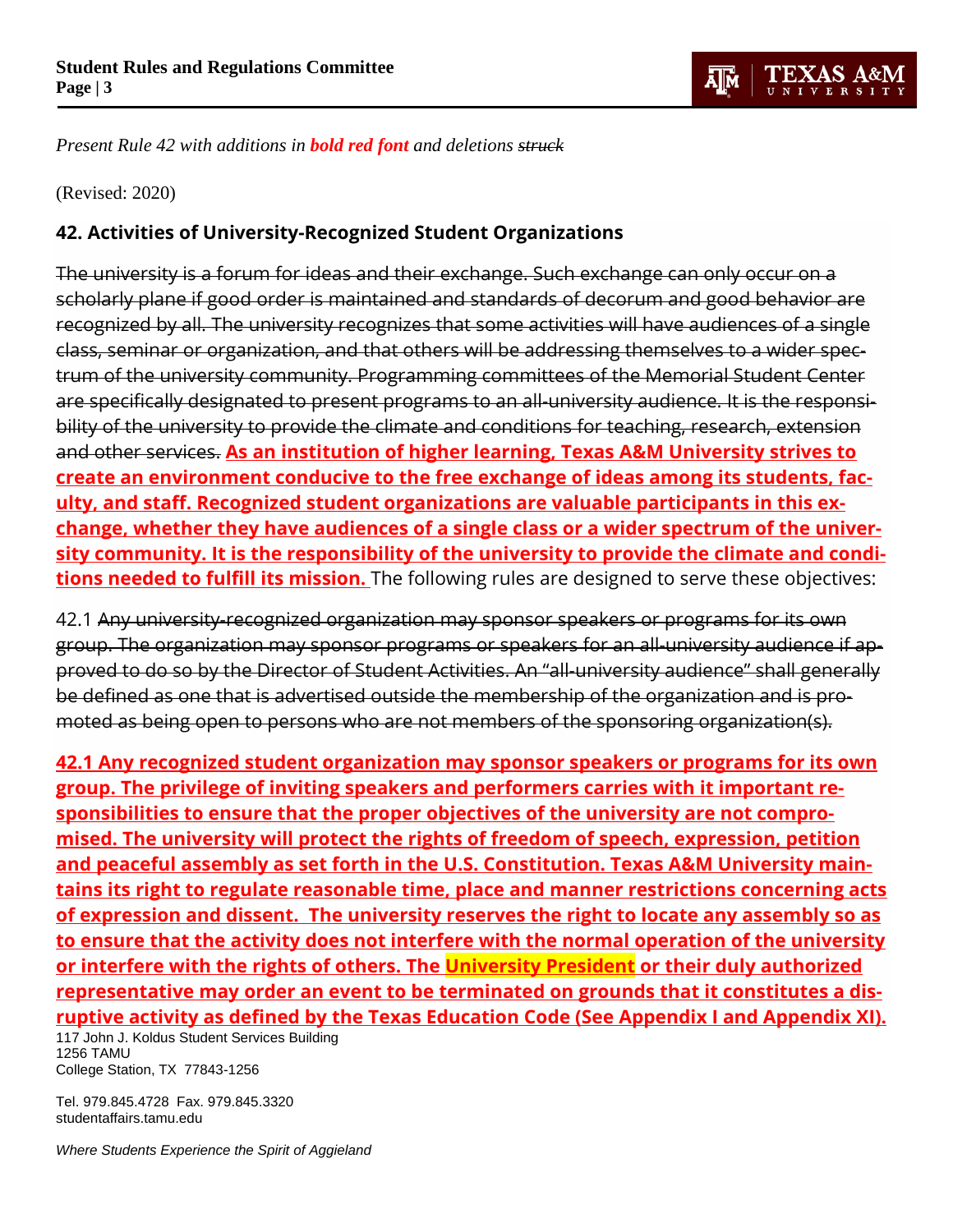# **Any member of the faculty or staff or any student who resists such an order shall be subject to disciplinary action.**

42.2 If a recognized student organization is entering into a contract on behalf of their organization, the contract must be approved by the following **reviewed according to the procedures below, with further guidance outlined in the Student Organization Manual. Student organizations are responsible for compliance with the expectations of their agreements.**

42.2.1 If the contract is for an all-university audience, then the contract needs to be approved in compliance with the Texas A&M University President's Delegation of Authority for Contract Administration;

**42.2.1 If the contract is paid using a student organization's fiscal account, then the contract needs to follow applicable university procurement procedures as outlined in Purchasing Procedures 25.07.03.M2.01 and be reviewed and approved by the university department head responsible for the account or their designee and/or Contract Administration as appropriate.**

42.2.2 If the contract involves films or events subject to copyright laws, then the Director of Student Activities, in conjunction with the Director of the Memorial Student Center, shall monitor those contracts;

**42.2.2 If the contract is paid using a student organization's Student Organization Finance Center account or approved banking equivalent, then the contract is eligible for a courtesy contract review by the Department of Student Activities prior to the execution of the contract, as defined in the Student Organization Manual.** 

42.2.3 In all other cases, the organization is expected to **must** provide their university **organization** advisor an opportunity to review the contract prior to execution**.**

Ultimately, student organizations, and not Texas A&M University, are accountable for the financial obligations associated with the execution of the contracts.

**42.2.4 No student organization may enter into a contract on behalf of Texas A&M University. Student organizations, and not Texas A&M University, are accountable for the financial obligations associated with the execution of the contracts.** 

42.3 The privilege of inviting speakers and performers carries with it important responsibilities to ensure that the proper objectives of the university are not compromised. The university re-

117 John J. Koldus Student Services Building 1256 TAMU College Station, TX 77843-1256

Tel. 979.845.4728 Fax. 979.845.3320 studentaffairs.tamu.edu